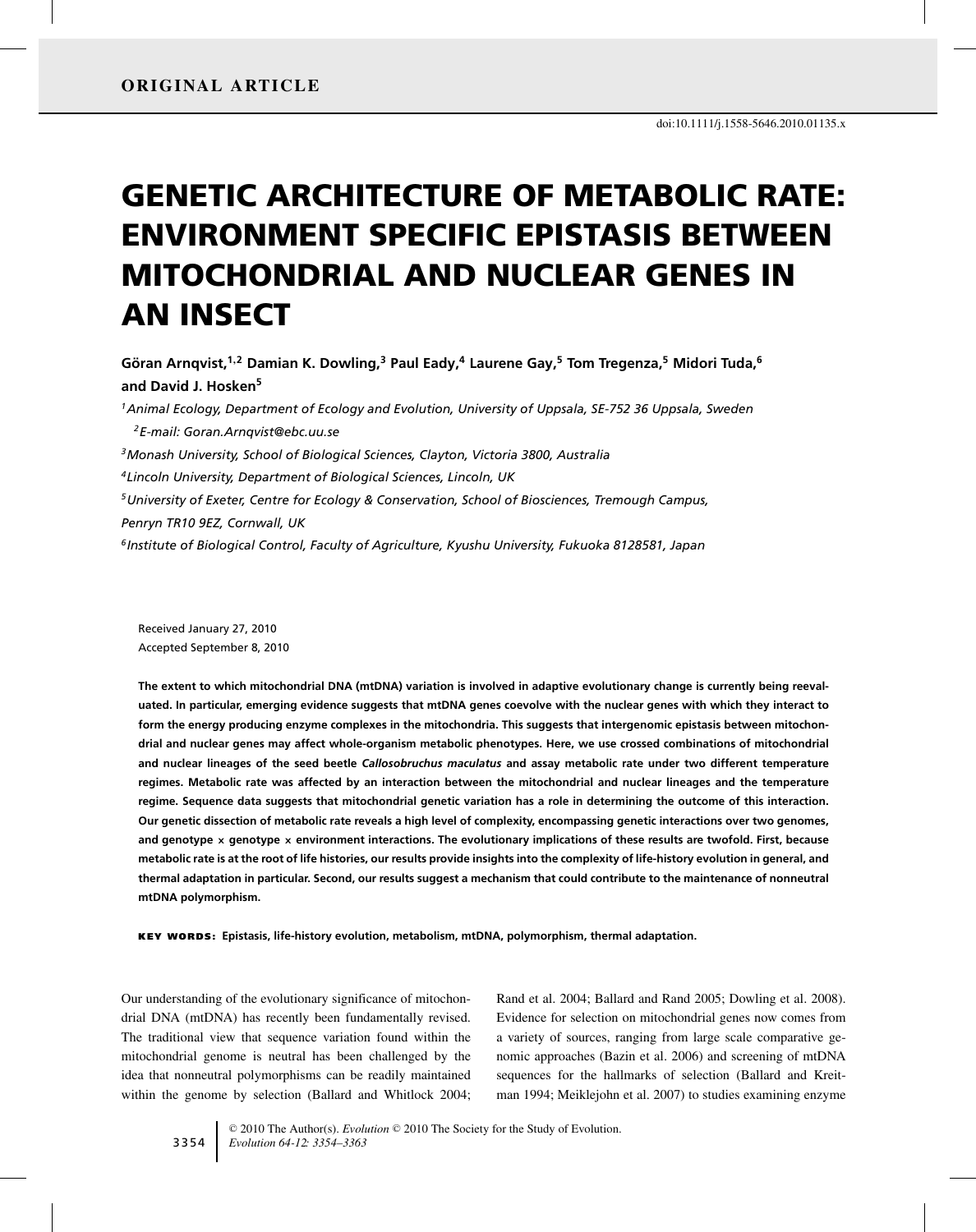function within the mitochondria (Sackton et al. 2003; Ellison and Burton 2006; Ballard et al. 2007) and studies attributing phenotypic variation in life-history traits or fitness to naturally occurring and distinct mtDNA haplotypes (James and Ballard 2003; Dowling et al. 2007a). Selection is especially likely to affect mtDNA via cyto-nuclear epistatic interactions and coadaptation (Rand et al. 2004; Dowling et al. 2008).

We see two particularly important facets of this view. First, it is generally difficult to understand how nonneutral genetic variation in this maternally inherited and nonrecombining haploid genome can be maintained in the face of natural selection. In theory, intergenomic epistatic mitochondrial-nuclear (mitonuclear) interactions can act to maintain mtDNA polymorphism (Rand 2001), but only if the mitonuclear combinations are under negatively frequency-dependent selection (Gregorius and Ross 1984), sexually antagonistic selection (Rand et al. 2001), and/or possibly if they are involved in genotype  $\times$  environment interactions (Rawson and Burton 2002; Ballard and Whitlock 2004; Dowling et al. 2007a,b). Second, because both mitochondrial and nuclear genes interact closely to form the multisubunit enzyme complexes responsible for energy (i.e., ATP) production in eukaryotes, the possibility exists that the mitochondrial genome will play an important role in life-history evolution (Ballard and Whitlock 2004). That is, if genetic variance in mtDNA is an important determinant of variation in metabolic processes, this will likely have ramifications downstream for the adaptive evolution of basic life-history traits. As such, the peculiarities of the mitochondrial genome (e.g., maternal transmission and very limited, if any, recombination) stand to alter the evolutionary dynamics of such life-history traits (Gemmell et al. 2004; Wade and Brandvain 2009). Although our understanding of the genetic architecture of variation in energy metabolism is incomplete, it is clear that both mitochondrial (King and Attardi 1989; Martin 1995; Ballard and Rand 2005) and nuclear genes (Montooth et al. 2003; Nespolo et al. 2007) may be involved in determining metabolic rate. Thus, epistatic interactions between nuclear and mitochondrial genes are likely to be central to our emerging understanding both of the maintenance of genetic variation in mitochondrial genes (Clark 1984; Rand et al. 2001) and of the effects of selection on life-history traits that are affected by mitochondrial genes (Rand et al. 2004).

Cytonuclear epistasis has now been established in several taxa (Dowling et al. 2008), by demonstrations of phenotypic differences across particular mtDNA  $\times$  nuclear genetic combinations. Here, crossed expression of distinct mtDNA haplotypes in different nuclear genetic backgrounds has been successfully employed to quantify mitonuclear interactions for key phenotypic traits such as mitochondrial function (Ellison and Burton 2006) and fitness (Rand et al. 2001; James and Ballard 2003; Dowling et al. 2007a). Yet, the fact that mitochondrial function is environment specific, in particular with regard to temperature (Pörtner et al. 2007), suggests that mitonuclear interactions will not accurately describe the full complexity of the phenotypic effects of genetic variation in mitochondrial genes. It is likely that more complex three-way environment  $\times$  nuclear  $\times$  mtDNA interactions are important. In accordance with this, two previous studies have revealed sizeable environmental effects on epistatic interactions between mitochondrial and nuclear genes for development (Dowling et al. 2007b) and viability (Willett and Burton 2003). Although these results suggest that mitonuclear effects on metabolic rate may be influenced by the environment, this has never been demonstrated. Here, we assess this possibility by first using repeated introgressive backcrossing to create fully crossed combinations of distinct cytoplasmic genetic types (cytotypes) and nuclear genotypes in the seed beetle *Callosobruchus maculatus* (Bruchidae). We then assay whole-organism metabolic rate in all cytonuclear lines at two different temperatures using flowthrough respirometry. Previous signs of selection on mtDNA in seed beetles come from studies using introgressive backcrossing in the laboratory (Dowling et al. 2007b,c,d) but also from findings of nonrandom distribution of mtDNA haplotypes in the field (Tuda et al. 2004).

### *Methods* CYTONUCLEAR LINES

For a full description of the methods used to construct the cytonuclear introgression lines used, we refer to Dowling et al. (2007b,c,d). Briefly, outbred stocks of five *C. maculatus* populations were used to generate 25 lines fixed for fully crossed combinations of distinct cytoplasmic and nuclear lineages (Brazil [BR], California [CA], Yemen [YE], Lossa [LO], and Oyo [OY]). A single virgin female from each of the five stocks was first mated to a male from the same stock. These five females were effectively mitochondrial "Eves." Groups of full-sib virgin daughters were subsequently placed with males from one of the five stock populations, in each of the 25 possible crossed combinations. In each subsequent generation, virgin females from each of the 25 lines were backcrossed to outbred males from the same stock population as their fathers. This repeated backcrossing was used to disassociate each of the sampled cytoplasmic genomes from the nuclear genome with which it was originally associated, replacing it with a new complement of nuclear genes (derived from one of the five stocks). In theory, after 15 generations of backcrossing, >99.9% of the original nuclear genome of each line had been replaced (assuming no strong selection for the maintenance of particular cytonuclear combinations within lines during introgression [James and Ballard 2003]), resulting in each of the cytoplasmic genomes being expressed in five distinct and controlled nuclear backgrounds. Differential infection with cytoplasmatically inherited bacteria, such as *Wolbachia*, may confound genetic effects in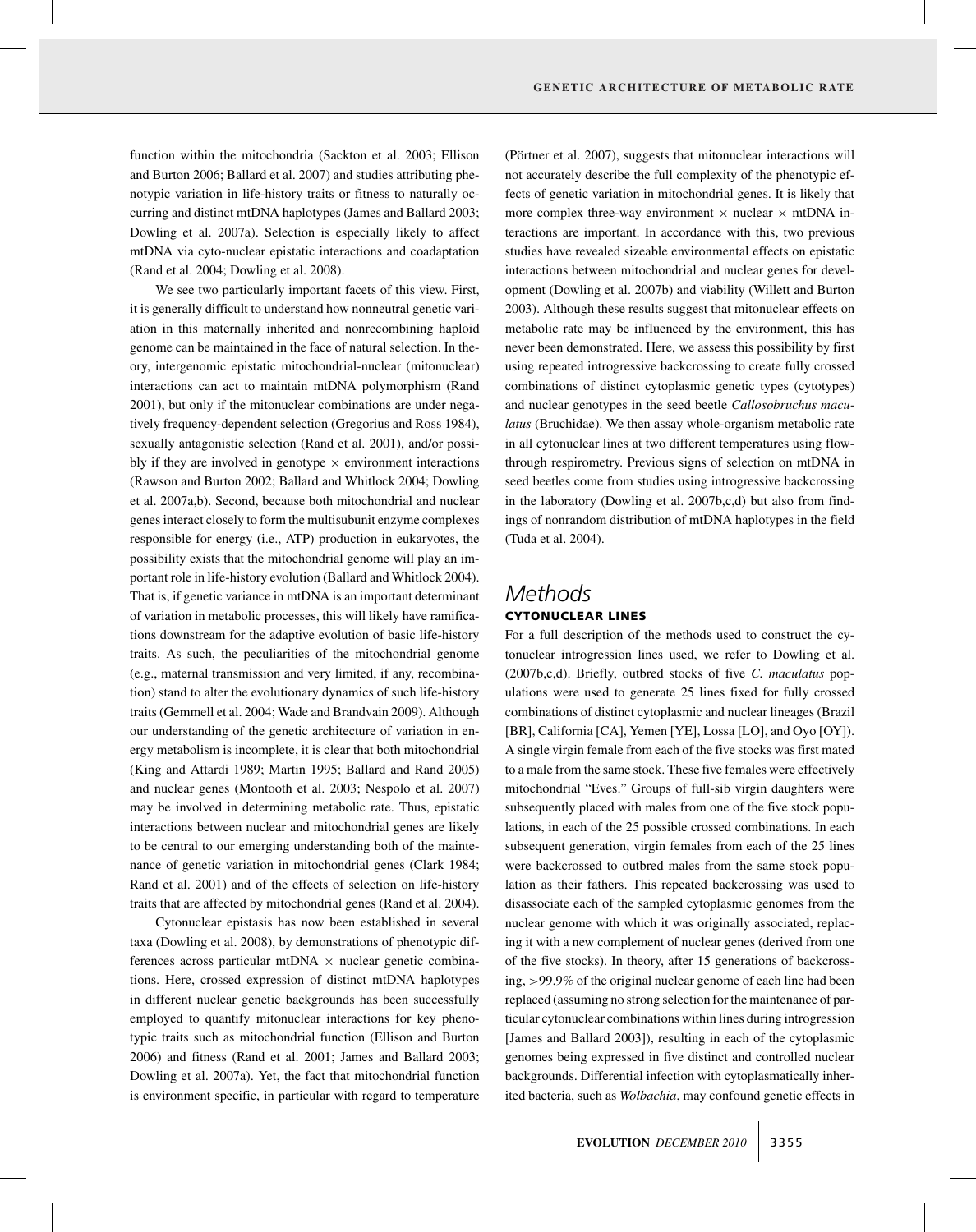this design. Although many *C. maculatus* populations (including those used here) have been screened for *Wolbachia* using diagnostic PCR, they have not been detected in *C. maculatus* (Tuda et al. 2006). We nevertheless treated all lines with tetracycline hydrochloride at generation 9 to eliminate any maternally inherited bacterial infections potentially present. Following generation 15, cytonuclear lines were maintained as separate populations on black-eyed beans, *Vigna unguiculata*, at large population sizes  $(>100$  individuals) at 30 $°C$ , 50% relative humidity (RH), without food or water, on a 12:12 h light : dark cycle and a 26- to 28-day discrete generation cycle. To avoid the possibility of line specific adaptation, backcrossing to the outbred stock populations was again conducted in generations 18 and 29, 39–42, 47, and in two consecutive generations immediately preceding the respirometry assays described subsequently (i.e., generations 53 and 54).

### METABOLIC RATE

Because activity among adult beetles precludes accurate measures of resting or standard metabolic rate, we measured metabolic rates using beetle pupae (which are entirely immobile). Pupae reared at 30◦C were carefully extracted from beans approximately 20 days after egg laying (mean age of pupae  $= 20.16$  days, range 17– 24 days) and weighed to the nearest milligram using a microbalance (Mettler Toledo UMX2). Standard metabolic rate (SMR) of the pupae was then measured as  $CO<sub>2</sub>$  production (Terblanche and Chown 2007) using flow-through respirometry, a method that provides precise and dynamic measures of whole organism metabolic rate (Lighton 2008). Briefly, a LiCor LI-7000 infra-red gas analyzer (Lincoln, Nebraska, USA) was attached to a Sable Systems (Las Vegas, NV) RM8 eight-channel multiplexer housed inside a Sanyo MIR 553 incubator temperature controlled at either 23 or 30 $°C$ . Compressed zero air (a 21% $O_2$ , 79% $N_2$  mix) was scrubbed of any residual  $CO<sub>2</sub>$  and water (with ascarite and drierite, respectively) and fed through the multiplexer and into 125 mL cuvettes housing the beetle pupae at 100 mL/min (controlled at  $\pm 1\%$  with a mass-flow control meter: Sierra Instruments, Monterey, CA). The multiplexer regulates the flow to individual pupae, and one channel was used as a blank for initial and final base-line readings to control for drift. The mass-flow meter regulated airflow that was switched sequentially through each chamber for 20 m at a time, with sampling every second. A thermistor probe was placed next to the cuvettes in the incubator to monitor the thermal environment.  $CO<sub>2</sub>$  production and temperature data were acquired at 1 Hz via a Sable Systems UI2 analog-digital interface connected to a PC running Sable Systems Expedata software. All measures were made during the day under weak florescent light. After respirometry, pupae were returned to their standard housing conditions and were checked daily for their final metamorphosis. This was recorded, as was the sex of all pupae reaching the adult stage. We note, however, that hatching success of pupae

was quite low when removed from their natal bean. Expedata was used (blind to beetle identity) to calculate metabolic rate. Only data from the last 10 m of each recording were used to allow for  $CO<sub>2</sub>$  washout. We chose the most stable part of the recording (minimum 300 readings) (Chown and Nicolson 2004) to calculate mean  $CO<sub>2</sub>$  production per pupa. Due to logistic constraints, replicates were performed during generations 55–57. To account for nonfocal variation in metabolic rate across the three sets of replicates, generation was included as a "blocking" factor in all subsequent analyses. Our design was fully crossed, such that data for each line and temperature regime was recorded for at least one individual in each generation. In total, data on metabolic rate was secured for 159 individual pupae.

### GENETIC VARIATION ACROSS CYTOTYPES

We sequenced 1005 bp of cytochrome oxidase subunit I (COI) and 473 bp of cytochrome b (Cyt-b) (see Simon et al. [1994], Kergoat et al. [2004], and Tuda et al. [2006] for a description of primers and PCR conditions) from several  $(\geq 3)$  individuals per line and used DnaSP version 5.10.00 (Librado and Rozas 2009) and Phylip version 3.68 (Felsenstein 2005) for analysis of our sequence data. These mitochondrial genes are main subunits of the enzyme complexes III and IV in the respiratory electron transport chain of mitochondria, which is located in the mitochondrial membrane. The goal with our sequencing effort was twofold. First, we wished to determine whether the mtDNA haplotypes of our five cytoplasmic lineages were indeed distinct. Second, we wished to ordinate haplotypes according to relative sequence divergence. Because mtDNA is maternally inherited, haploid, and generally nonrecombining, selection should be less efficient at removing even deleterious mutations in this genome compared to the nuclear genome (Lynch 1997), and mitochondrial haplotypes will accumulate both synonymous and nonsynonymous substitutions over time. Nonsynonymous and synonymous substitution rates are typically correlated across species in mitochondrial (e.g., Nabholz et al. 2008; Montooth et al. 2009), and also in nuclear (e.g., Alvarez-Valin et al. 1998; Comeron and Kreitman 1998), genomes. Several studies show that this is the case also across mitochondrial haplotypes within species (e.g., Ballard 2000; Bachtrog et al. 2006; Burton et al. 2007; Howell et al. 2007). Therefore, total sequence divergence in the sequenced genes should, to some extent, predict mitochondrial genome wide divergence at nonsynonymous sites across haplotypes and we use sequence divergence as an approximate index of mtDNA haplotype wide genetic divergence.

## *Results*

Variance in metabolic rate was analyzed in a mixed model analysis of covariance (type III SS), treating nuclear background,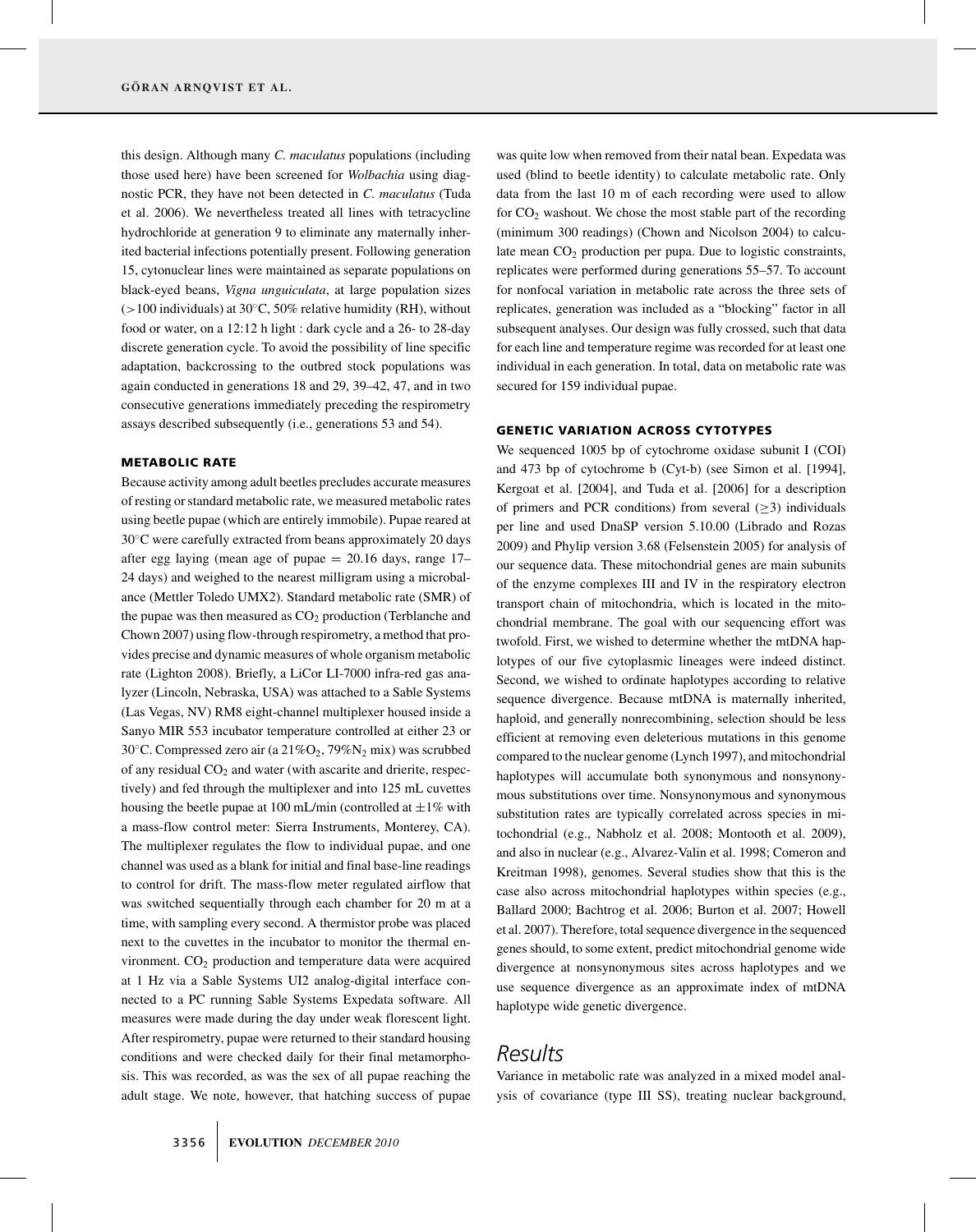| Source                                                  | SS     | df             | F      | P       |
|---------------------------------------------------------|--------|----------------|--------|---------|
| Temperature                                             | 592.53 |                | 154.18 | 0.013   |
| Nuclear genotype                                        | 17.52  | $\overline{4}$ | 1.14   | 0.505   |
| Cytotype                                                | 2.43   | 4              | 0.22   | 0.905   |
| Generation <sup>1</sup>                                 | 43.11  | 2              | 10.23  | < 0.001 |
| Nuclear genotype $\times$ Cytotype                      | 55.40  | 16             | 0.84   | 0.632   |
| Temperature $\times$ Nuclear genotype                   | 18.04  | $\overline{4}$ | 1.11   | 0.387   |
| Temperature $\times$ Cytotype                           | 13.73  | 4              | 0.84   | 0.522   |
| Temperature $\times$ Nuclear genotype $\times$ Cytotype | 65.68  | 16             | 1.95   | 0.023   |
| Pupal weight $1$                                        | 148.35 |                | 70.39  | < 0.001 |
| Residual                                                | 223.41 | 106            |        |         |

Table 1. Mixed model analysis of covariance of variation in metabolic rate in *C. maculatus*.

<sup>1</sup>Interactions involving generation (F<sub>66,40</sub> = 0.97, P = 0.556) and pupal weight (F<sub>11,95</sub> = 0.59, P = 0.835) did not improve model fit to data and so were not **included in the inferential model.**

cytotype, and generation as random effects factors, temperature as a fixed effect factor, and pupal weight as a continuous covariate. The residual distribution of this main inferential model did not differ from normality (Kolmogorov–Smirnov test,  $P = 0.509$ ) and variance in metabolic rate was homogeneous across factor levels (Bartlett's test for homogeneity of variance: *P* > 0.264 for all factors). Overall metabolic rate differed across generations (Table 1), but inspection of interaction plots showed that the effects of other factors on metabolic rate did not vary markedly across generations. Further, male and female pupae did not differ significantly in metabolic rate  $(F_{1,54} = 0.04, P = 0.839)$  and the age of the pupa had no significant effect on metabolic rate  $(F_{1,105} = 0.10, P = 0.756)$ , as tested by the addition of these variables to our inferential model.

As expected, metabolic rate increased with pupal weight and was much higher at 30 $\mathrm{^{\circ}C}$  than at 23 $\mathrm{^{\circ}C}$  (Table 1, Fig. 1). There were no overall differences in metabolic rate across nuclear genotypes or cytotypes (Table 1, Fig. 2). However, the phenotypic effects of cytotype were contingent upon the nuclear genetic background in which it was expressed but the pattern of this epistatic interaction was temperature dependent (Fig. 2), as revealed by the significant temperature  $\times$  nuclear genotype  $\times$  cytotype interaction (Table 1). When restricting the analysis to either of the two temperatures, the nuclear genotype  $\times$  cytotype interaction was significant at 30°C ( $F_{16,52} = 2.03$ ,  $P = 0.028$ ) but not at 23°C ( $F_{16,51} = 1.50$ ,  $P = 0.135$ . A closer inspection of the three-way interaction (Fig. 2) generated two insights. First, despite the nonsignificant nuclear genotype  $\times$  cytotype interaction at 23 $\degree$ C, the three-way interaction did not seem to be due to a nuclear genotype  $\times$  cytotype interaction simply being present at 30◦C and completely absent at 23◦C. In contrast, there was extensive crossing-over of reaction norms: cytonuclear types that showed a relatively high metabolic rate at one temperature frequently showed a relatively low metabolic rate at the other temperature, and vice versa (Fig. 1B). Hence, epistatic effects in one environment were very different from those in the other. Second, this effect was not due to introgressed lines (i.e., those with disrupted cytonuclear combinations) being different from those with reconstituted cytonuclear combinations (i.e., those in which the cytoplasmic lineage had potentially coevolved with its nuclear genetic background [e.g., BR mtDNA within a BR nuclear background]). The metabolic rates of the five reconstituted lines were all nested within the other lines, with the associated performance of these reconstituted lines seemingly dispersed randomly throughout the interaction plot (see Fig. 1) (see also Dowling et al. 2007b). That introgression per se had no dramatic effect on metabolic rate under the thermal regimes used was confirmed in a mixed model analysis of covariance, including generation as a random effects factor, temperature and introgression (introgressed or reconstituted) as fixed effect factors, their interactions and finally pupal weight as a continuous covariate (test for the effect of introgression:  $F_{1,146} = 2.15$ ,  $P = 0.274$ .

We found substantial genetic variation in mtDNA across the five cytotypes. In the sequenced segment of COI, 28 sites were polymorphic across cytotypes (2.8%) and 6 sites were polymorphic in Cyt-b (1.3%). None of the five cytotypes shared an identical mtDNA sequence (i.e., the five cytotypes had distinct mtDNA haplotypes). In COI, one of the 335 amino acids encoded by the sequenced segment was polymorphic (valine in California and Oyo and isoleucine in the other cytotypes) and one of 157 was polymorphic in Cyt-b (serine in Lossa and Yemen and asparagine in the other cytotypes). Nucleotide diversity,  $\pi$ , across the five haplotypes was 0.015 for COI and 0.007 for Cyt-b, which is comparable to estimates of within species nucleotide diversity in these genes in other insects (for COI, for example, *Drosophila simulans*  $[\pi = 0.02;$  Ballard 2000], *Aglais urticae*  $[\pi = 0.01;$ Vandewoestijne et al. 2004] and *Melitaea cinxia*  $[\pi = 0.03;$ Wahlberg and Saccheri 2007]).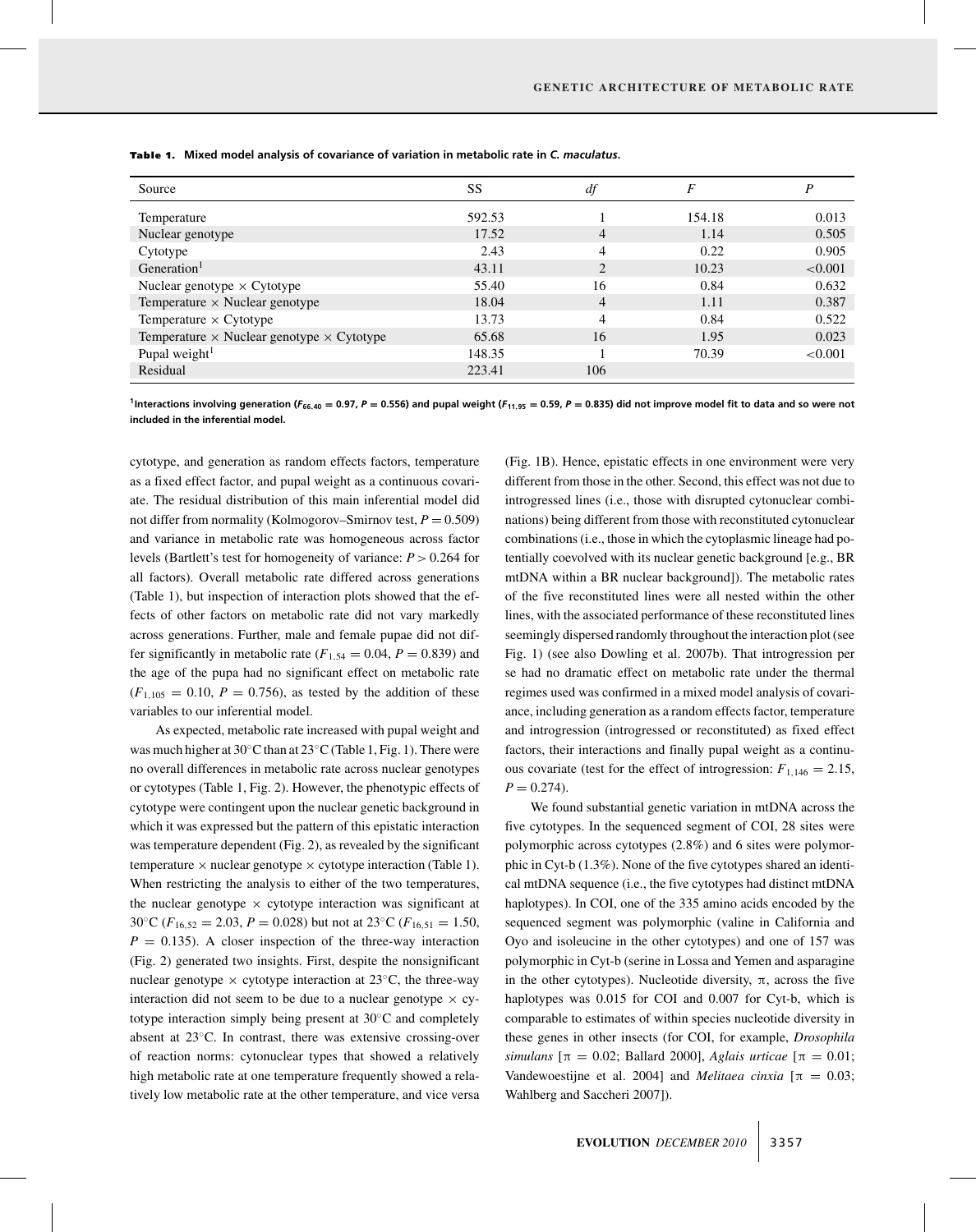

Figure 1. **Metabolic rate at two temperatures across the 25 different cytonuclear lines. Here, cytoplasmic types are grouped by different lines and nuclear backgrounds are grouped by different symbols. The five reconstituted combinations in which each cytoplasmic type is expressed in its original nuclear genetic background are indicated by filled symbols. Panels show (A) mean residual standard metabolic rate (mL CO2/min <sup>×</sup> 102), accounting for variation due to pupal weight and generation, and (B) the rank of residual metabolic rate within each temperature regime exhibited by the 25 cytonuclear lines.**

To assess whether the complex cyto-nuclear effects on metabolic rate seen above were potentially related to mtDNA haplotype, we tested for covariation between the relevant metabolic phenotype and mtDNA sequence divergence. The genetic distances across the five haplotypes for COI were closely correlated with those for Cyt-b (LogDet genetic distance [Swofford et al. 1996] matrix correlation  $r = 0.81$ , Mantel test based on 10,000 iterations  $P = 0.033$ ). Because the two genes thus show a very similar pattern of divergence across haplotypes we pooled all sequence data in the analyses described below. In face of the analytical constraints that result from the restricted number of haplotypes, we used the following analytical path. First, sequence data at the 34 polymorphic sites was transformed into binary code, and the dimensionality of the  $34 \times 5$  matrix describing genetic variation



 $30^{\circ}$  C

Figure 2. **Metabolic rate for all cytonuclear introgression lines across the two temperatures: 30◦C (top panel) and 23oC (bottom panel). Nuclear types are given along the abscissa and cytotypes are denoted by different symbols and lines (BR: filled circles and solid lines; CA: open circles and long dashed lines; LO: filled triangles and medium dashed lines; OY: open triangles and short dashed lines; YE: filled squares and dotted lines). Given is mean residual standard metabolic rate (mL CO2/min <sup>×</sup> 102) (±SE) for each cytotype, accounting for variation due to pupal weight, temperature regime and generation. Note the difference in the pattern of cytonuclear interaction in the two temperature regimes.**

was reduced by means of a multiple correspondence analysis. This yielded two derived variables with a corrected eigenvalue larger than 1/K, where K is the number of variables in the original matrix (Greenacre 1993), the first of which (MCA1) explained 66.2% and the second (MCA2) 27.7% of genetic variance across the mtDNA haplotypes. Second, to describe variation in the pattern of the nuclear genotype  $\times$  temperature interaction across cytotypes, we first constructed a  $5 \times 5$  matrix (in which cytotypes were rows and nuclear type columns) of the mean metabolic rate at 30◦ minus the mean metabolic rate at 23◦ for each of the 25 cytonuclear types. We then reduced the dimensionality of this matrix by means of principal component analysis based on the covariance matrix. We retained two derived variables (Jackson 1993), which explained 55% (PC1) and 38% (PC2) of the variance in the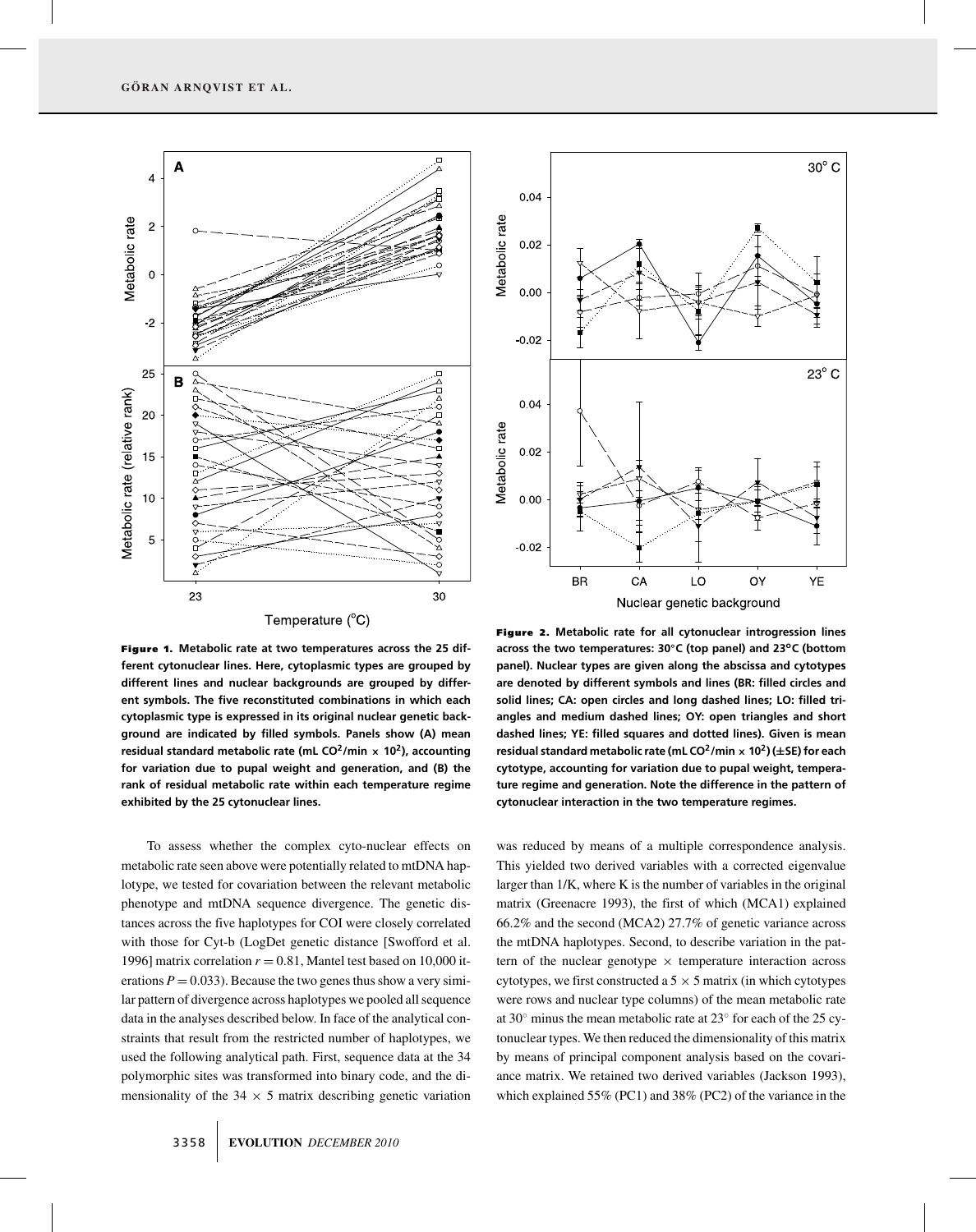pattern of nuclear genotype  $\times$  temperature interactions across the five cytotypes. Third, we correlated the two composite measures of mtDNA variation with the two composite measures of phenotypic variation, using canonical correlation analysis. This analysis revealed a tight correlation along the first covariance dimension ( $\rho = 0.996$ ), although this was marginally nonsignificant ( $\chi^2$ <sub>4</sub> = 8.65,  $P = 0.070$ ) due to the low sample size  $(n = 5)$ . This covariation was caused by a significant correlation between MCA1 and PC2 ( $r = 0.93$ ,  $P = 0.039$ ) and a marginally nonsignificant correlation between MCA2 and PC1 ( $r = 0.82$ ,  $P = 0.093$ ) (using FDR compensation for multiple tests [Storey 2002]). Thus, mtDNA haplotypes that were genetically more distinct were also more dissimilar in terms of their effect on temperature  $\times$  nuclear interactions for metabolic phenotype. We interpret these analyses as supporting the hypothesis that mtDNA has a causal role in determining metabolic rate at different temperatures and in different nuclear genetic backgrounds.

### *Discussion*

Our results reveal complex genetic effects involving the cytoplasmic haplotype on metabolic phenotypes. Not only do cytoplasmic genetic effects depend on the nuclear genetic background (Rand et al. 2001; James and Ballard 2003; Ellison and Burton 2006), but the pattern of this epistatic interaction varies across environments. Our results strongly suggest that these cytoplasmic effects were due to mitochondrial genetic effects. Below, we restrict our discussion to three implications of our results. First, we suggest that the type of nontrivial and nonadditive genetic variation in metabolic rate documented here might generally affect the evolvability of life-history traits. Second, complex epistasis  $\times$  environment interactions may play a key role in the maintenance of genetic variation in mitochondrial genes. Third, our findings support the view that coadaptation between the nuclear and mitochondrial genomes may depend on the environment.

Characterizing higher order epistasis and epistasis  $\times$  environment interactions is fundamental to our understanding of lifehistory evolution and the maintenance of genetic variation (e.g., Turelli and Barton 2004) and several recent studies have investigated such interactions (e.g., Bergland et al. 2008). Metabolism must lie at the heart of life-history evolution, simply because at some level fitness is built by conversion of resources acquired from the environment into offspring. Although the link between metabolism and life-history traits may be complex (Hayes et al. 1992; Dowling and Simmons 2009), the rate or efficiency with which energy conversion occurs is demonstrably related to the evolution of basic life-history traits such as body size (Brown et al. 1993), brood size (White and Seymour 2004), and lifespan (Ricklefs 1998; Speakman et al. 2002). Yet, the genetic architecture of metabolic rate is not well understood (Mosseau and Roff 1987; Hoffman 2000) and direct data is limited. The level of additive genetic variance in metabolic rate is generally low among both vertebrates (Lacy and Lynch 1979; Dohm et al. 2001; Labocha et al. 2004; Nespolo et al. 2005; Ronning et al. 2007) and invertebrates (Roff and Sokolovska 2004; Nespolo et al. 2007; Ketola and Kotiaho 2009) although there are clearly some exceptions (Sadowska et al. 2005; Tieleman et al. 2009). In combination with the fact that repeatabilities of metabolic rate tend to be high (Nespolo and Franco 2007), this suggests that the genetic architecture of metabolic rate may generally be complex (Montooth et al. 2003; Roff and Sokolovska 2004; Nespolo 2007).

Our results suggest a potentially consequential explanation for the general pattern of genetic variation in metabolic rate: genetic variation in mitochondrial genes may commonly play a significant role in modulating metabolic phenotypes. At a mechanistic level, we suggest that this is reasonable considering the key role that several mitochondrial genes have in metabolic pathways (Martin 1995; Das 2006) although it is contingent upon the maintenance of genetic variation in mtDNA within populations (see subsequently). At least two previous observations support this scenario. First, studies of transmitochondrial cytoplasmic hybrids (cybrids), in which cell cultures are first depleted of mtDNA and then experimentally repopulated with exogenous mitochondria, have shown that in vitro metabolic rate depends not only on mtDNA haplotype but also on an interaction between nuclear and mitochondrial DNA (e.g., King and Attardi 1989; Chomyn et al. 1994). Second, studies of mitochondrial bioenergetics have revealed a role for mtDNA variation and interactions with nuclear genes in determining the rate of mitochondrial activity (Ellison and Burton 2006; Ballard et al. 2007). Our study suggests that genetic polymorphism across mtDNA haplotypes affects wholeorganism metabolic rate, and that such effects are contingent upon the nuclear genetic background. Notably, our results show that the outcomes of these intergenomic epistatic interactions are environment specific, such that the relative metabolic rates of particular mitonuclear genetic combinations vary across temperature regimes. This added level of complexity, if common, would contribute to a complex genetic architecture (sensu Hansen 2006) of metabolic rate. We note that the number of mitochondria per cell (i.e., mitochondrial density), which also affects metabolic rates (e.g., Weibel et al. 2004), could potentially add a fourth and interactive genetic dimension to this complexity. We are, however, unaware of any studies exploring genetic variation in mitochondrial density although mitochondrial DNA copy number is heritable and has phenotypic effects in mammals (see Montier et al. 2009).

It is reasonable to expect that selection will ultimately purge (or fix) mtDNA haplotypes associated with low (or high) fitness in populations, and understanding how genetic variation can be maintained within the mitochondrial genome in the face of selection is therefore a challenge (Ballard and Whitlock 2004;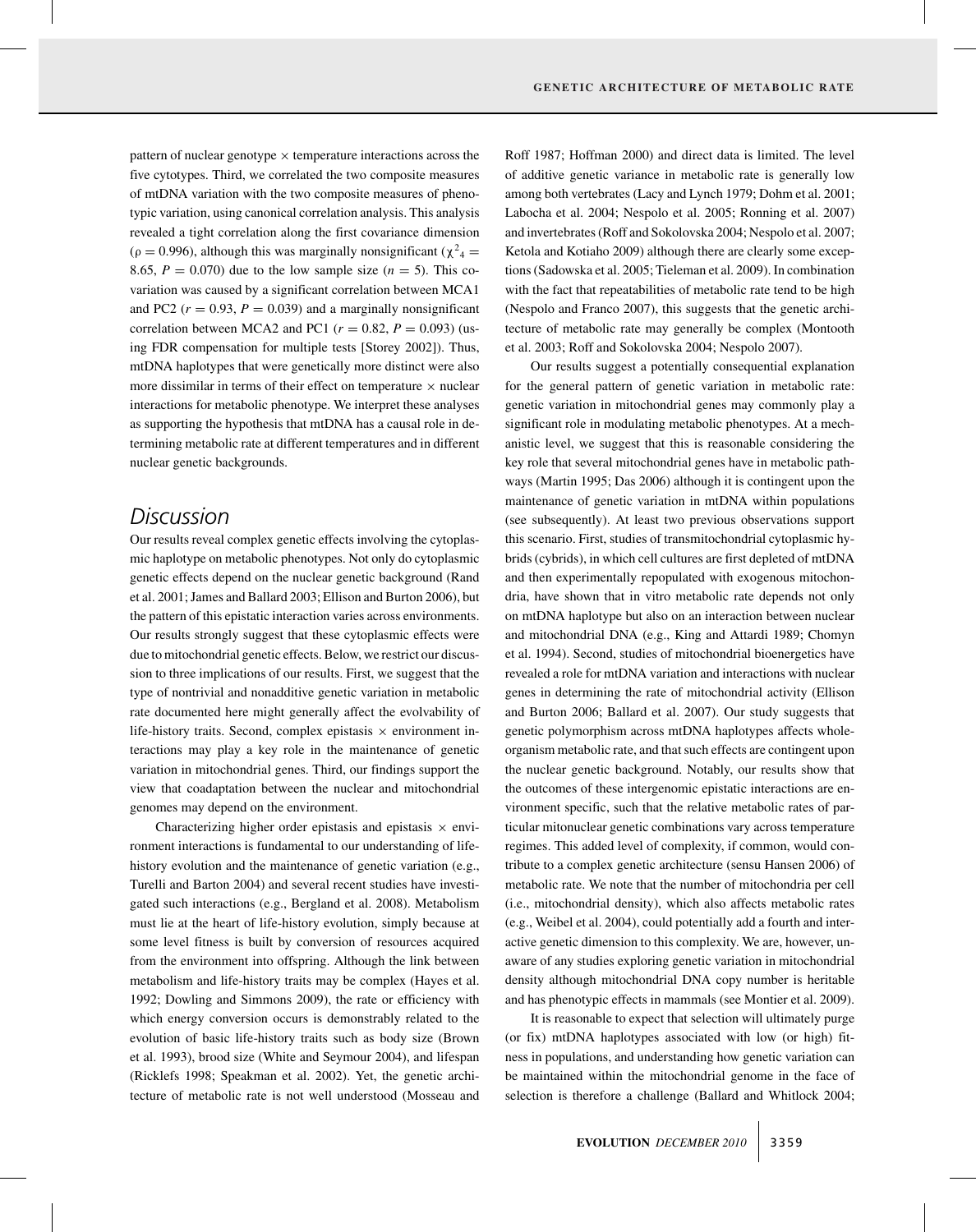Dowling et al. 2008). Only a handful of studies, restricted to the *Drosophila* model system, have experimentally screened for, and documented, the presence of nonneutral mtDNA polymorphism within populations (Clark and Lyckegaard 1988; Rand et al. 2001; Dowling et al. 2007a). Such experimental results complement descriptive sequence data available for populations of other species. For example, natural populations of seed beetles may host up to nine distinct mtDNA haplotypes and at least some of these differ by nonsynonymous substitutions (Tuda et al. 2004). Theory suggests that epistasis generally promotes the maintenance of genetic variation (Brodie 2000; Turelli and Barton 2004; Hansen et al. 2006). This is true for mitonuclear interactions as well, but only under rather restrictive conditions (Rand et al. 2001). Although there is no theory explicitly addressing the effect of three-way mito  $\times$  nuclear  $\times$  environment interactions on the maintenance of mtDNA polymorphism, we suggest that such interactions may promote polymorphism for two principal reasons. First, because mtDNA may commonly be involved in thermal adaptation (see subsequently) and because temperature regimes vary both spatially and temporally in most taxa, selection on mtDNA might fluctuate spatially and temporally. Fluctuating selection will generally be less efficient in eroding genetic variation (Ellner and Hairstone 1994; Mitchell-Olds et al. 2007). Second, in theory, negatively frequency-dependent selection can act to maintain variation in mitochondrial genes (Gregorius and Ross 1984; Anderson et al. 2006), but it is not obvious how frequency-dependent selection on mtDNA could be generated. We suggest that presence of mitonuclear  $\times$  thermal environment interactions generally makes frequency-dependent selection more likely. If microhabitats differ in temperature regimes or resource conditions, competition within microhabitats will generate frequency dependent selection at the population level (Haldane 1932; Wright 1969), on both mtDNA haplotypes and the nuclear genes that interact with mitochondrial genes, if the optimal mitonuclear combination differs across microhabitats. Under this scenario, fluctuating and frequencydependent selection may act in concert to maintain sizeable levels of genetic variation in nonneutral mtDNA. Sex specific selection on mitonuclear combinations would add to this effect (Rand et al. 2001).

Evolutionary modulation of metabolic rate is clearly a key aspect of adaptation to different thermal regimes (Weathers 1979; Bozinovic and Rosenmann 1989; Hosken and Withers 1997; Rezende et al. 2004; Swanson and Garland 2009). Several authors have suggested that mitonuclear coevolution may be an important component of thermal adaptation (Dowling et al. 2008), but although there is some comparative (Mishmar et al. 2003; Dalziel et al. 2006) and experimental support for this tenet via studies showing thermal selection on mito- or mitonuclear types (Rawson and Burton 2002; Willett and Burton 2003; Dowling et al. 2007b), it remains controversial (Kivisild et al. 2006). Models of mitonuclear coadaptation typically envision mtDNA mutations being met by the spread of compensatory nuclear mutations (e.g., Rand et al. 2004) but it is very difficult to assess whether results such as those reported here are consistent with mitonuclear coadaptation or whether they reflect cytonuclear variation that cosegregates for other reasons (Rawson and Burton 2002; Willett and Burton 2003; Dowling et al. 2007b). To distinguish between these possibilities, detailed information on the net fitness effects of phenotypic variation is needed. In our case, for example, such inferences are precluded by the fact that the strength and form (i.e., stabilizing, disruptive or directional) of net phenotypic selection on metabolic rate in the two environments is unknown. In any case, because the presence of mitochondrial  $\times$  nuclear  $\times$  environment interactions affects the genetic architecture of metabolic rate it has implications for the ability of natural populations to respond adaptively to global climate change (Fangue et al. 2009). The net effect on the potential rate of thermal adaptation is, however, not intuitive and we are unaware of theory directly addressing this situation. We suggest that three related reasons collectively imply that these interactions may primarily hamper the rate of adaptation. First, theory predicts that the elevated nonadditive genetic variation of metabolic rate that would result from intergenomic epistatic variation and  $G \times E$  interactions will slow down the phenotypic response to directional selection under many circumstances (Wade 2000; Hansen et al. 2006). Second, as argued above, mitonuclear  $\times$  thermal environment interactions are likely to generate an element of fluctuating and/or frequency dependent selection on mitonuclear genotypes, which may also tend to decelerate the rate of phenotypic response to directional selection. Third, because mtDNA is generally expected to have a lower effective population size than autosomal nuclear DNA (but see Lynch 2007), we expect the substitution rate in loci under positive selection to be relatively low in mtDNA (Ballard and Whitlock 2004). However, we note that other effects may instead accelerate the rate of thermal adaptation. Most importantly, the fact that the mitochondrial genome generally exhibits a high mutation rate (Moriyama and Powell 1997) suggests that mtDNA may show elevated rates of origin and fixation of novel beneficial mtDNA alleles (Ballard and Whitlock 2004). Whatever the net effect may be of complex  $G \times G \times E$  interactions on the evolvability of thermal phenotypes, our results do suggest that an appreciation of the contribution of mtDNA sequence variation to metabolic phenotypes is important for a complete understanding of thermal adaptation.

The results of our study add weight to the emerging view that genetic variation in the mitochondrial genome encodes sizeable and fitness related phenotypic effects (Fenster and Galloway 2000; Dowling et al. 2008). In particular, our results show that the effects of cytonuclear genetic variation may be contingent upon the environment. Further, the fact that mtDNA sequence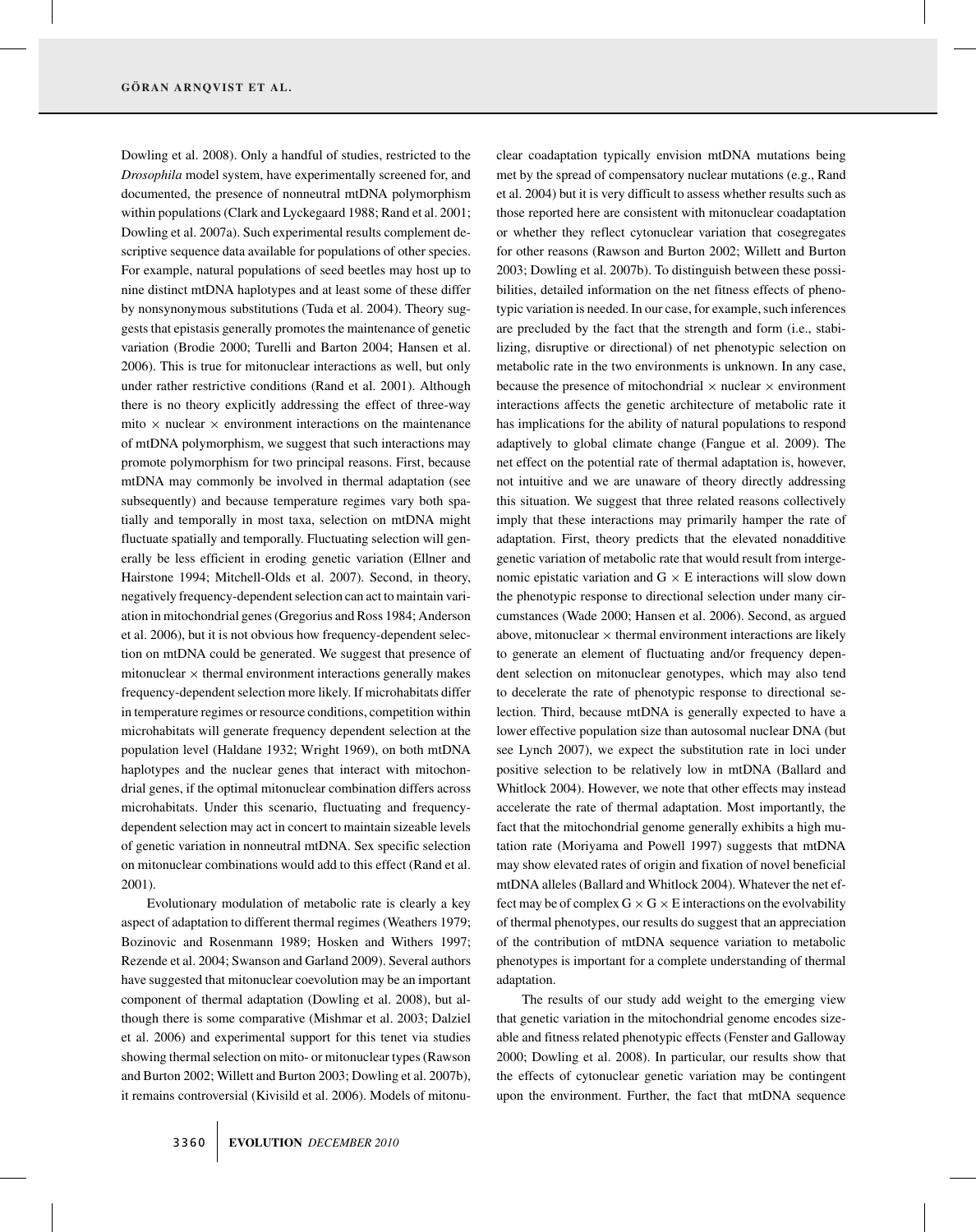variation was related to whole-organism metabolic rate suggests that mtDNA may play a more fundamental role in life-history evolution in general, and in thermal adaptation in particular, than generally appreciated. Clearly, our understanding of the complex but important phenotypic effects of mtDNA variation is still far from complete.

### ACKNOWLEDGMENTS

We thank P. Credland, R. Smith, and G. Keeney for kindly providing the beetle populations used and R. Burton, N. Howell, K. Montooth, and B. Nabholz for comments. Joe Faulks provided technical help with respirometry measurements. Financial support was received from the Swedish Research Council (to GA), the Royal Swedish Academy of Sciences (to DKD), The Natural Environment Research Council (to TT, DJH, and PE), JSPS (to MT), and a Royal Society fellowship (to TT).

#### LITERATURE CITED

- Alvarez-Valin, F., K. Jabbari, and G. Bernardi. 1998. Synonymous and nonsynonymous substitutions in mammalian genes: intragenic correlations. J. Mol. Evol. 46:37–44.
- Anderson, K. E., J. Gadau, B. M. Mott, R. A. Johnson, A. Altamirano, C. Strehl, and J. H. Fewell. 2006. Distribution and evolution of genetic caste determination in *Pogonomyrmex* seed-harvester ants. Ecology 87:2171–2184.
- Bachtrog, D., K. Thornton, A. Clark, and P. Andolfatto. 2006. Extensive introgression of mitochondrial DNA relative to nuclear genes in the *Drosophila yakuba* species group. Evolution 60:292–302.
- Ballard, J. W. O. 2000. Comparative genomics of mitochondrial DNA in *Drosophila simulans*. J. Mol. Evol. 51:64–75.
- Ballard, J. W. O., and M. Kreitman. 1994. Unravelling selection in the mitochondrial genome of *Drosophila*. Genetics 138:757–772.
- Ballard, J. W. O., R. G. Melvin, S. D. Katewa, and K. Maas. 2007. Mitochondrial DNA variation is associated with measurable differences in life-history traits and mitochondrial metabolism in *Drosophila simulans*. Evolution 61:1735–1747.
- Ballard, J. W. O., and D. M. Rand. 2005. The population biology of mitochondrial DNA and its phylogenetic implications. Ann. Rev. Ecol. Evol. Syst. 36:621–642.
- Ballard, J. W. O., and M. C. Whitlock. 2004. The incomplete natural history of mitochondria. Mol. Ecol. 13:729–744.
- Bazin, E., S. Glemin, and N. Galtier. 2006. Population size does not influence mitochondrial genetic diversity in animals. Science 312:570–572.
- Bergland, A. O., A. Genissel, S. V. Nuzhdin, and M. Tatar. 2008. Quantitative trait loci affecting phenotypic plasticity and the allometric relationship of ovariole number and thorax length in *Drosophila melanogaster*. Genetics 180:567–582.
- Bozinovic, F., and M. Rosenmann. 1989. Maximum metabolic rate of rodents: physiological and ecological consequences on distributional limits. Func. Ecol. 3:173–181.
- Brodie, E. D. 2000. Why evolutionary genetics does not always add up. Pp. 3–19 *in* J. B. Wolf, E. D. Brodie, and M. J. Wade, eds. Epistasis and the evolutionary process. Oxford University Press, New York.
- Brown, J. H., P. A. Marquet, and M. L. Taper. 1993. Evolution of body size consequences of an energetic definition of fitness. Am. Nat. 142:573– 584.
- Burton, R. S., R. J. Byrne, and P. D. Rawson. 2007. Three divergent mitochondrial genomes from California populations of the copepod *Tigriopus californicus*. Gene 403:53–59.
- Chomyn, A., S. T. Lai, R. Shakeley, N. Bresolin, G. Scarlato, and G. Attardi. 1994. Platelet-mediated transformation of mtDNAless human cells: analysis of phenotypic variability among clones from normal individuals and complementation behavior of the tRNALys mutation causing myoclonic epilepsy and ragged red fibers. Am. J. Hum. Genet. 54:966– 974.
- Chown, S. L., and S. W. Nicolson. 2004. Insect physiological ecology: mechanisms and patterns. Oxford University Press, Oxford.
- Clark, A. G. 1984. Natural selection with nuclear and cytoplasmic transmission. 1. A deterministic model. Genetics 107:679–701.
- Clark, A. G., and E. M. S. Lyckegaard. 1988. Natural selection with nuclear and cytoplasmic transmisson. 3. Joint analysis of segregation and mtDNA in *Drosophila melanogaster*. Genetics 118:471–481.
- Comeron, J. M., and M. Kreitman. 1998. The correlation between synonymous and nonsynonymous substitutions in *Drosophila*: mutation, selection or relaxed constraints? Genetics 150:767–775.
- Dalziel, A. C., C. D. Moyes, E. Fredriksson, and S. C. Lougheed. 2006. Molecular evolution of cytochrome c oxidase in high-performance fish (Teleostei: Scombroidei). J. Mol. Evol. 62:319–331.
- Das, J. 2006. The role of mitochondrial respiration in physiological and evolutionary adaptation. Bioessays 28:890–901.
- Dohm, M. R., J. P. Hayes, and T. Garland. 2001. The quantitative genetics of maximal and basal rates of oxygen consumption in mice. Genetics 159:267–277.
- Dowling, D. K., U. Friberg, F. Hailer, and G. Arnqvist. 2007a. Intergenomic epistasis for fitness: within-population interactions between cytoplasmic and nuclear genes in *Drosophila melanogaster*. Genetics 175:235– 244.
- Dowling, D. K., K. C. Abiega, and G. Arnqvist. 2007b. Temperature-specific outcomes of cytoplasmic-nuclear interactions on egg-to-adult development time in seed beetles. Evolution 61:194–201.
- Dowling, D. K., A. L. Nowostawski, and G. Arnqvist. 2007c. Effects of cytoplasmic genes on sperm viability and sperm morphology in a seed beetle: implications for sperm competition theory? J. Evol. Biol. 20:358– 368.
- Dowling, D. K., U. Friberg, and G. Arnqvist. 2007d. A comparison of nuclear and cytoplasmic genetic effects on sperm competitiveness and female remating in a seed beetle. J. Evol. Biol. 20:2113–2125.
- Dowling, D. K., U. Friberg, and J. Lindell. 2008. Evolutionary implications of non-neutral mitochondrial genetic variation. Trends Ecol. Evol. 23:546– 554.
- Dowling, D. K., and L. W. Simmons. 2009. Reactive oxygen species as universal constraints in life-history evolution. Proc. Roy. Soc. B Biol. 276:1737–1745.
- Ellison, C. K., and R. S. Burton. 2006. Disruption of mitochondrial function in interpopulation hybrids of *Tigriopus californicus*. Evolution 60:1382– 1391.
- Ellner, S., and N. G. Hairstone. 1994. Role of overlapping generations in maintaining genetic variation in a fluctuating environment. Am. Nat. 143:403–417.
- Fangue, N. A., J. G. Richards, and P. M. Schulte. 2009. Do mitochondrial properties explain intraspecific variation in thermal tolerance? J. Exp. Biol. 212:514–522.
- Felsenstein, J. 2005. PHYLIP (Phylogeny Inference Package) version 3.6. Distributed by the author. Department of Genome Sciences, University of Washington, Seattle, WA.
- Fenster, C. B., and L. F. Galloway. 2000 The contribution of epistasis to the evolution of natural populations: a case study of an annual plant. Pp. 232–244 *in* J. B. Wolf, E. D. Brodie, and M. J. Wade, eds. Epistasis and the evolutionary process. Oxford University Press, Oxford, United Kingdom.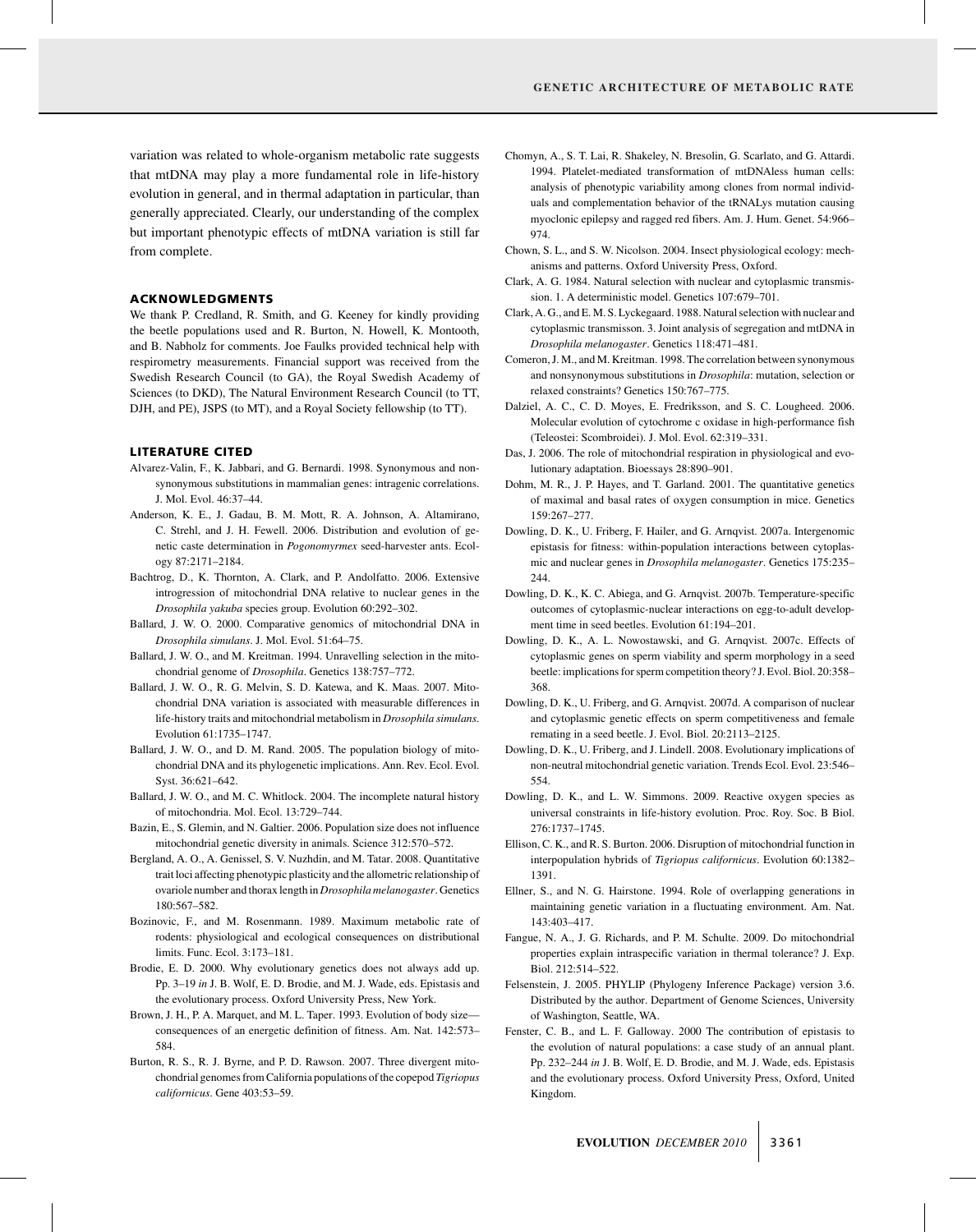- Gemmell, N. J., V. J. Metcalf, and F. W. Allendorf. 2004. Mother's curse: the effect of mtDNA on individual fitness and population viability. Trends Ecol. Evol. 19:238–244.
- Greenacre, M. J. 1993. Correspondence analysis in practice. Academic Press, London.
- Gregorius, H. R., and M. D. Ross. 1984. Selection with genecytoplasm interactions. I. Maintenance of cytoplasm polymorphisms. Genetics 107:165– 178.
- Haldane, J. B. S. 1932. The causes of evolution. Longmans, Green & Co, London.
- Hansen, T. F. 2006. The evolution of genetic architecture. Ann. Rev. Ecol. Evol. Syst. 37:123–157.
- Hansen, T. F., J. M. Alvarez-Castro, A. J. R. Carter, J. Hermisson, and G. P. Wagner. 2006. Evolution of genetic architecture under directional selection. Evolution 60:1523–1536.
- Hayes, J. P., T. Garland, and M. R. Dohm. 1992. Individual variation in metabolism and reproduction of *Mus*: are energetics and life-history linked? Func. Ecol. 6:5–14.
- Hoffman, A. A. 2000. Laboratory and field heritabilities: some lessons from *Drosophila*. Pp. 200–218 *in* T. A. Mousseau, B. Sinervo, and J. Endler, eds. Adaptive genetic variation in the wild. Oxford University Press, NY.
- Hosken, D. J., and P. C. Withers. 1997. Temerature regulation and metabolism of an Australian bat,*Chalinolobus gouldii*(Chiroptera: Vespertilionidae) when euthermic and torpid. J. Comp. Physiol. B 167:71–80.
- Howell, N., J. L. Elson, C. Howell, and D. M. Turnbull. 2007. Relative rates of evolution in the coding and control regions of African mtDNAs. Mol. Biol. Evol. 24:2213–2221.
- Jackson, D. A. 1993. Stopping rules in principal component analysis: a comparison of heuristic and statistical approaches. Ecology 74:2204–2214.
- James, A. C., and J. W. O. Ballard. 2003. Mitochondrial genotype affects fitness in *Drosophila simulans*. Genetics 164:187–194.
- Kergoat, G. J., A. Delobel, and J.-F. Silvain. 2004. Phylogeny and host specificity of European seed beetles (Coleoptera, Bruchidae): new insights from molecular and ecological data. Mol. Phylogenet. Evol. 32:855–865.
- Ketola, T., and J. S. Kotiaho. 2009. Inbreeding, energy use and condition. J. Evol. Biol. 22:770–781.
- King, M. P., and G. Attardi. 1989. Human cells lacking mtDNA: repopulation with exogenous mitochondria by complementation. Science 246:500– 503.
- Kivisild, T., P. D. Shen, D. P. Wall, B. Do, R. Sung, K. Davis, G. Passarino, P. A. Underhill, C. Scharfe, A. Torroni, et al. 2006. The role of selection in the evolution of human mitochondrial genomes. Genetics 172:373–387.
- Labocha, M., E. Sadowska, K. Baliga, A. Semer, and P. Koteja. 2004. Individual variation and repeatability of basal metabolism in the bank vole, *Clethrionomys glareolus*. Proc. R. Soc. Lond. B 271:367–372.
- Lacy, R. C., and C. B. Lynch. 1979. Quantitative genetic analysis of temperature regulation in Mus musculus. I. Partitioning of variance. Genetics 91:743–753.
- Librado, P., and J. Rozas. 2009. DnaSP v5: A software for comprehensive analysis of DNA polymorphism data. Bioinformatics 25:1451–1452.
- Lighton, J. R. B. 2008. Measuring metabolic rates: a manual for scientists. Oxford University Press, Oxford.
- Lynch, M. 1997. Mutation accumulation in nuclear, organelle, and prokaryotic transfer RNA genes. Mol. Biol. Evol. 14:914–925.
- ———. 2007. The origins of genome architecture. Sinauer, Sunderland, MA.
- Martin, A. P. 1995. Metabolic rate and directional nucleotide substitution in animal mitochondrial DNA. Mol. Biol. Evol. 12:1124–1131.
- Meiklejohn, C. D., K. L. Montooth, and D. M. Rand. 2007. Positive and negative selection on the mitochondrial genome. Trends Genet. 23:259– 263.
- Mishmar, D., E. Ruiz-Pesini, P. Golik, V. Macaulay, A. G. Clark, S. Hosseini, M. Brandon, K. Easley, E. Chen, M. D. Brown, et al. 2003. Natural selection shaped regional mtDNA variation in humans. Proc. Natl. Acad. Sci. USA 100:171–176.
- Mitchell-Olds, T., J. H. Willis, and D. B. Goldstein. 2007. Which evolutionary processes influence natural genetic variation for phenotypic traits? Nature Rev. Genet. 8:845–856.
- Montier, L. L. C., J. J. Deng, and Y. D. Bai. 2009. Number matters: control of mammalian mitochondrial DNA copy number. J. Genet. Genomics 36:125–131.
- Montooth, K. L., D. N. Abt, J. W. Hofmann, and D. M. Rand. 2009. Comparative genomics of *Drosophila* mtDNA: novel features of conservation and change across functional domains and lineages. J. Mol. Evol. 69:94– 114.
- Montooth, K. L., J. H. Marden, and A. G. Clark. 2003. Mapping determinants of variation in energy metabolism, respiration and flight in *Drosophila*. Genetics 165:623–635.
- Moriyama, E. N., and J. R. Powell. 1997. Synonymous substitution rates in *Drosophila*: mitochondrial versus nuclear genes. J. Mol. Evol. 45:378– 391.
- Mosseau, T. A., and D. A. Roff. 1987. Natural selection and the heritability of fitness components. Heredity 59:181–197.
- Nabholz, B., S. Glemin, and N. Galtier. 2008. Strong variations of mitochondrial mutation rate across mammals: the longevity hypothesis. Mol. Biol. Evol. 25:120–130.
- Nespolo, R. F. 2007. Heritability of physiological traits: the case of metabolic rate. Comp. Biochem. Physiol. A Mol. Int. Physiol. 148:S19.
- Nespolo, R. F., D. M. Bustamante, L. D. Bacigalupe, and F. Bozinovic. 2005. Quantitative genetics of bioenergetics and growth-related traits in the wild mammal, *Phyllotis darwini*. Evolution 59:1829–1837.
- Nespolo, R. F., L. E. Castañeda, and D. A. Roff. 2007. Quantitative genetic variation of metabolism in the nymphs of the sand cricket, *Gryllus firmus*, inferred from an analysis of inbred-lines. Biol. Res. 40:5–12.
- Nespolo, R. F., and M. Franco. 2007. Whole-animal metabolic rate is a repeatable trait: a meta-analysis. J. Exp. Biol. 210:2000–2005.
- Pörtner, H. O., L. Peck, and G. Somero. 2007. Thermal limits and adaptation in marine Antarctic ectotherms: an integrative view. Phil. Trans. Roy. Soc. Lond. B 362:2233–2258.
- Rand, D. M. 2001. The units of selection on mitochondrial DNA. Ann. Rev. Ecol. Syst. 32:415–448.
- Rand, D. M., A. G. Clark, and L. M. Kann. 2001. Sexually antagonistic cytonuclear fitness interactions in *Drosophila melanogaster*. Genetics 159:173–187.
- Rand, D. M., R. A. Haney, and A. J. Fry. 2004. Cytonuclear coevolution: the genomics of cooperation. Trends Ecol. Evol. 19:645–653.
- Rawson, P. D., and R. S. Burton. 2002. Functional coadaptation between cytochrome c and cytochrome c oxidase within allopatric populations of a marine copepod. Proc. Natl. Acad. Sci. USA 99:12955– 12958.
- Rezende, E. L., F. Bozinovic, and T. Garland. 2004. Climatic adaptation and the evolution of basal and maximum rates of metabolism in rodents. Evolution 58:1361–1374.
- Ricklefs, R. E. 1998. Evolutionary theories of aging: confirmation of a fundamental prediction, with implications for the genetic basis and evolution of life span. Am. Nat. 152:24–44.
- Roff, D. A., and N. Sokolovska. 2004. Extra-nuclear effects on growth and development in the sand cricket *Gryllus firmus*. J. Evol. Biol. 17:663– 671.
- Ronning, B., H. Jensen, B. Moe, and C. Bech. 2007. Basal metabolic rate: heritability and genetic correlations with morphological traits in the zebra finch. J. Evol. Biol. 20:1815–1822.